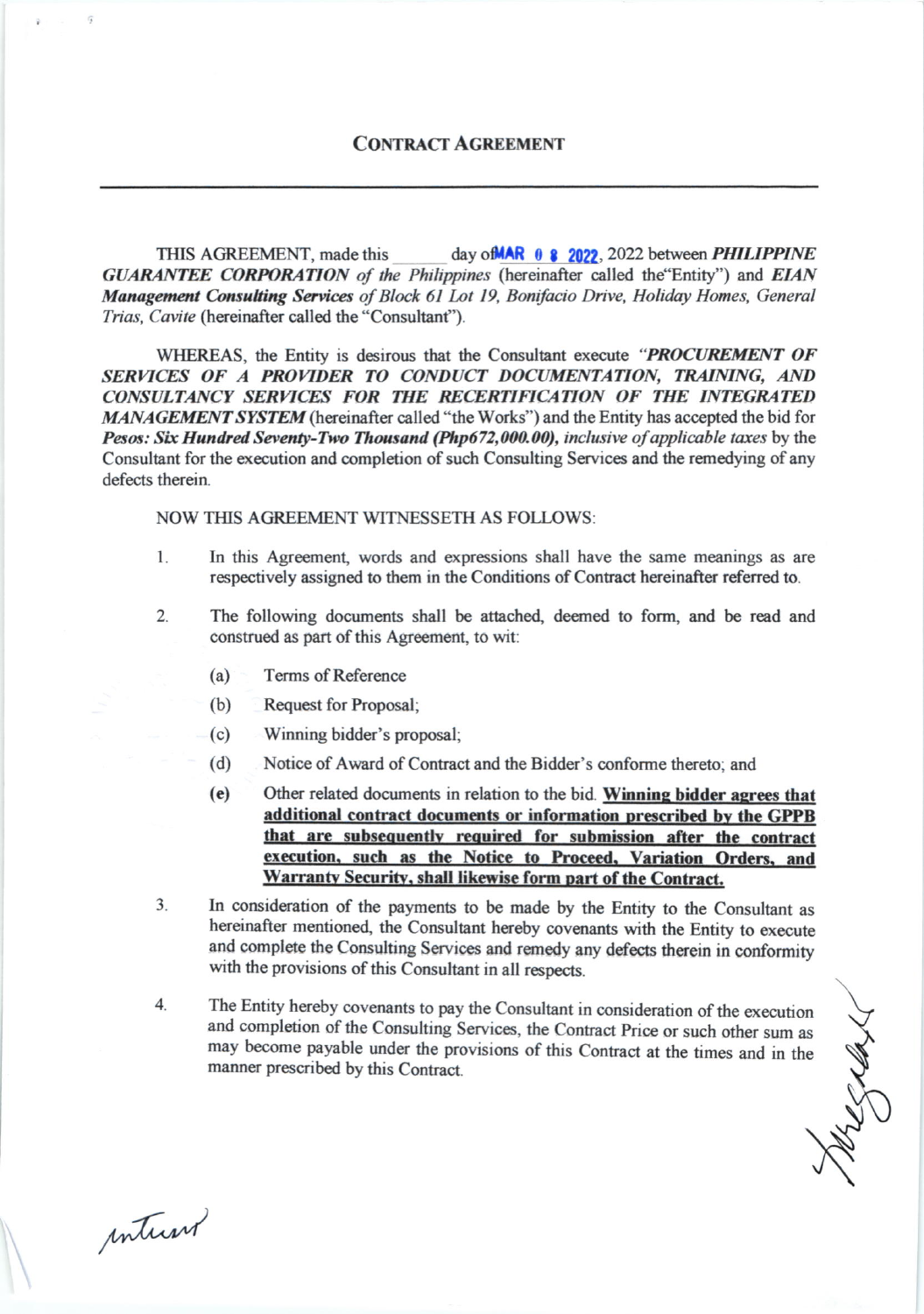IN WITNESS whereof the parties thereto have caused this Agreement to be executed the day and year first before written.

**Binding Signature of Procuring Entity** 

**SCUAL** President and CEO

**Binding Signature of Consultant** 

**JEL M. REGALADO Authorized Representative** 

WITNESSES:

Inturn

**ESTRELLITA N. TESORO** 

**O. REGALADO** 

[Addendum showing the corrections, if any, made during the bid evaluation should be attached with this agreement]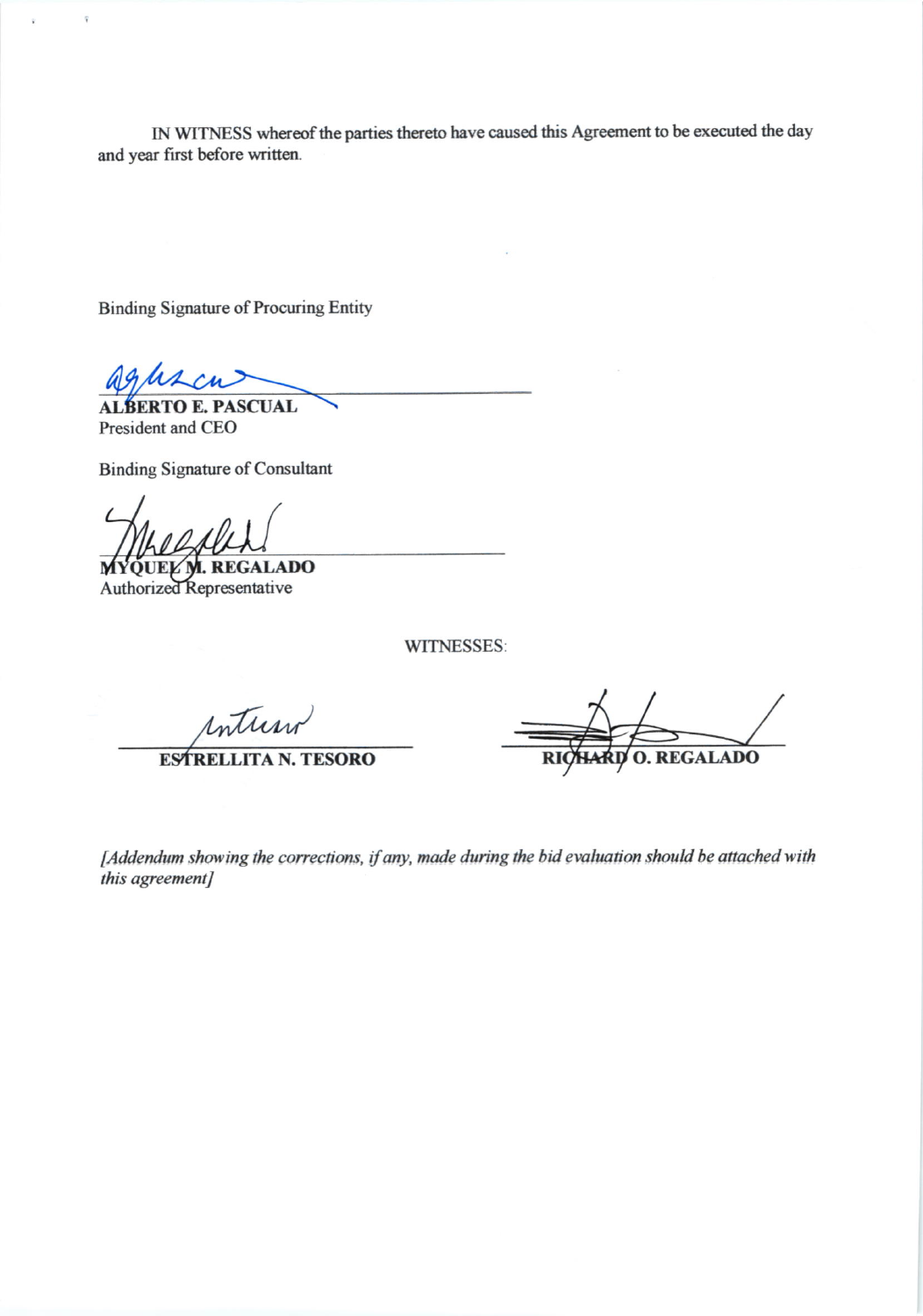## **ACKNOWLEDGMENT**

REPUBLIC OF THE PHILIPPINES  $)$  SS. **MAKATI CITY** 

10 MAR 2022 **BEFORE ME**, a Notary Public for and in the above jurisdiction, this day 2022, personally appeared ALBERTO E. PASCUAL, representing of Philippine Guarantee Corporation, with PHILGUARANTEE ID No.421-030119 and Driver's License No. NO6-73-009938 valid until 9/17/2023, known to me and to me known or through competent evidence of identity to be the same person who executed the foregoing instrument and acknowledged that the same is his free act and voluntary deed and that of the corporation herein represented.

The foregoing instrument, consisting of four (4) pages including this page on which this Acknowledgement is written, refers to a Contract Agreement signed by him and his witness on all pages including the Annexes hereof.

WITNESS MY HAND AND NOTARIAL SEAL on the day and at the place firstset forth above.

Doc. Nolly Page 6 No. ; Book No. XVI Series of 2022

MA. VICTORIA B. MARCELLANA Notary Public Appointment No. M-288(2020-2021) External from the 101/22 to 06/30/22 Per Supreme Court no an dated 06/22/21 Jade Bldg. 335 Sen, Gill Ave., Makati City IBP OR No. 167444 [2022], 13/18/21 PANa. 8851842, 01/03/22, Makati Ch Met Compliance No. VII-

inturn